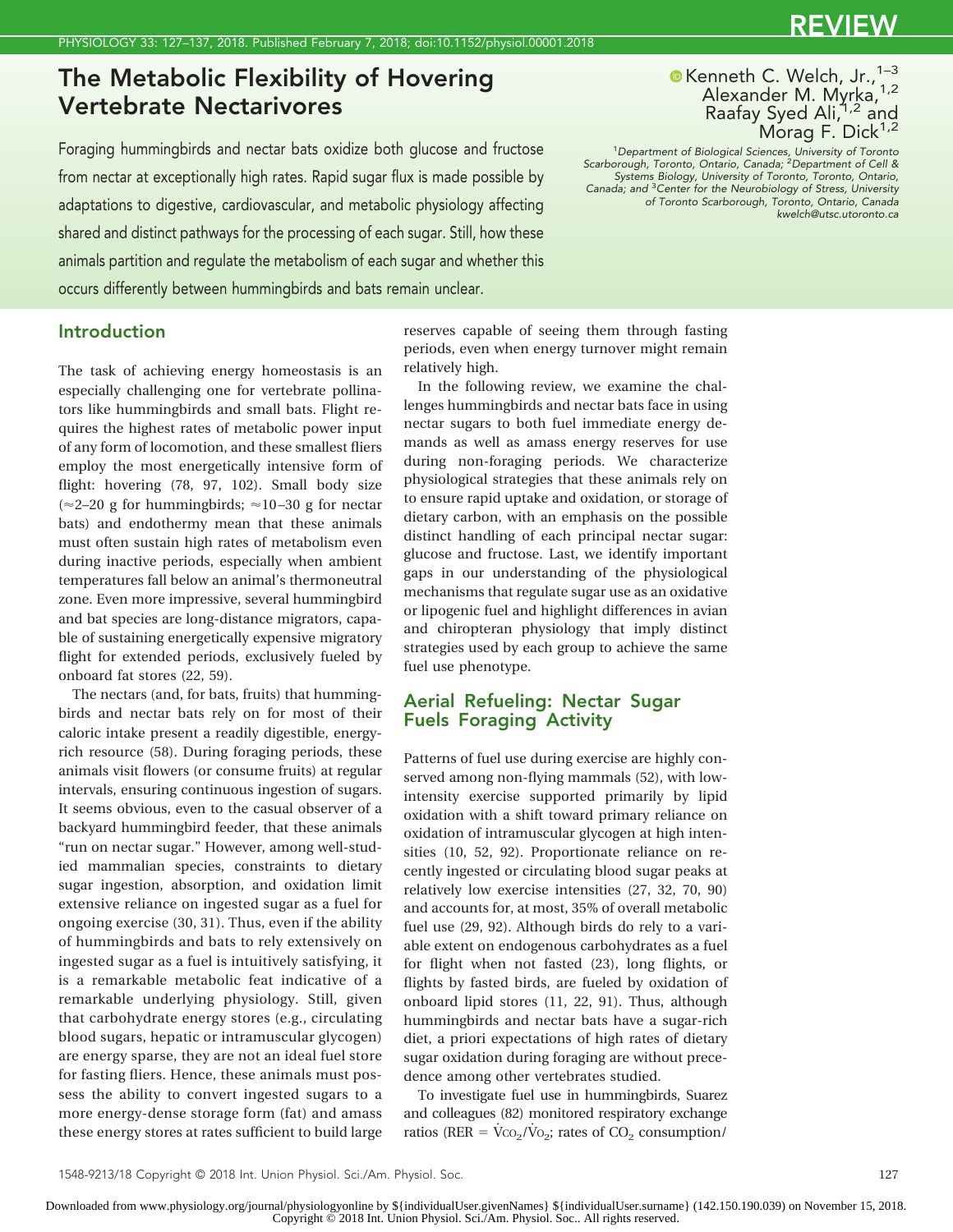$O<sub>2</sub>$  consumption) and deduced that humming birds initially oxidized lipids during the first hover-feeding following a fast (i.e., that the RER  ${\approx}0.7$ ). The team then observed a rapid increase in RER values with each subsequent feeding event, with RER  $\approx$  1.0 after only several minutes, indicative of a switch to carbohydrate oxidation (82). Following from this work, Welch, Suarez, and collaborators, published a series of papers combining feeder mask respirometry with a diet-switching carbon stable isotopic tracer approach (technique reviewed in Refs. 53, 100) to show that this change in RER was commensurate with a switch from oxidation of endogenous (lipid) carbon stores to newly ingested nectar sugar (80, 95, 98). Not only was this switch in fuel use comparatively rapid, but hummingbirds appeared able to fuel up to 100% of energetically expensive hovering flight with either glucose or fructose ingested only minutes prior, achieving much greater proportionate (FIGURE 1A) and absolute (FIGURE 1B; Table 1) rates of dietary or circulating sugar flux during exercise than that seen in humans (32), rodents (20, 63), or other cursorial mammals (92). Subsequently, approximately simultaneous work utilizing similar approaches two teams showed that nectar bats, existing on a similarly specialized sugar-rich diet, exhibited qualitatively identical patterns of fuel use during foraging (Refs. 89, 97; FIGURE 1A).

This work revealed two important facts: unlike in most mammals, fuel use in vertebrate nectarivores is determined by dietary status and not by exercise intensity; unlike in any other vertebrate group examined, apparent rates of uptake and oxidation of fructose were equal to that for glucose (FIGURE 1). This second finding is especially intriguing, since it both implies a metabolic flexibility that other animals do not possess and raises interesting questions regarding whether and how nectarivores might regulate and partition the metabolism of each sugar species.

Bottlenecks to the flux of glucose from diet to exercising muscles exist at multiple steps, including the hydrolysis of sugar polymers in the intestine, hexose absorption across the intestinal brush border, and uptake and phosphorylation by enduse tissues (reviewed in Refs. 32, 70, 90). Previous studies identified multiple adaptations, common to most flying vertebrates, that permit exceptionally high rates of oxygen flux from the environment to their muscle mitochondria (27, 48, 78). Work on hummingbirds and nectar bats now suggested there were homologous adaptations to digestive, cardiovascular, and metabolic physiology that enable the highest rates of carbon (sugar) flux from the environment (nectar or fruit pulp) to the same muscle mitochondria (80, 84). Although it is a more nascent field of research than that seeking to understand

variation in the "oxygen transport cascade" (93) underlying variation in aerobic exercise capacity, recent progress in our understanding of variation in the analogous "sugar oxidation cascade" (80) has been made. This is summarized below.

### Rapid Sugar Digestion and Absorption

Once ingested and passed to the intestine, the initial key regulatory step in the "sugar oxidation cascade" involves hydrolysis of complex carbohydrates and disaccharides to their component monosaccharides, followed by their uptake across the intestinal brush border. Sucrase hydrolyzes sucrose yielding fructose and glucose, and its expression correlates with each group's typical diet. Proportions of sucrose, glucose, and fructose in nectars vary interspecifically (3, 69), with hummingbirds tending to consume nectar high in sucrose  $($ >50%; Ref. 5), whereas nectar bats typically consume nectars and fruits lower in sucrose  $(<50\%)$  and higher in glucose and fructose (4). Hummingbirds have one of the highest sucrase activities measured in any vertebrate, in contrast with lower activities seen in passerines (49, 71). Nectar bats have comparatively lower sucrase activity than hummingbirds but similar activity to levels in fruit bats, likely reflecting the lower proportion of sucrose in the bat diet (25, 26). Despite having lower sucrase activity than hummingbirds, sucrase does not appear to limit the digestive efficiency of nectar bats consuming 1 M sucrose diets (2).

Similar to other aerial vertebrates, hummingbirds and nectar bats have shorter guts, with reduced surface area compared with similar-sized terrestrial mammals (15). Thus flying nectarivores must paradoxically meet comparatively higher energy demands despite more rapid gut transit times, less absorptive area, and higher dietary intake (65). Cellular-mediated absorption of glucose and fructose across the intestinal brush border in hummingbirds and bats occurs via sodium-glucose cotransporter 1 (SGLT1) and glucose transporter 5 (GLUT5), respectively (87, 104). The intestinal surface area-specific rates of uptake in hummingbirds are among the highest known (37), whereas the rates in bats are unremarkable compared with similarly sized terrestrial mammals (36).

Nevertheless, capacities for cellular-mediated sugar uptake in hummingbirds and nectar bats may be insufficient to account for the observed sugar assimilation efficiencies of  $>95\%$  (37, 38), particularly when ingestion rates are high. Like other flying vertebrates, hummingbirds and nectar bats also employ paracellular absorption of nutrients: the passive absorption of small nutrients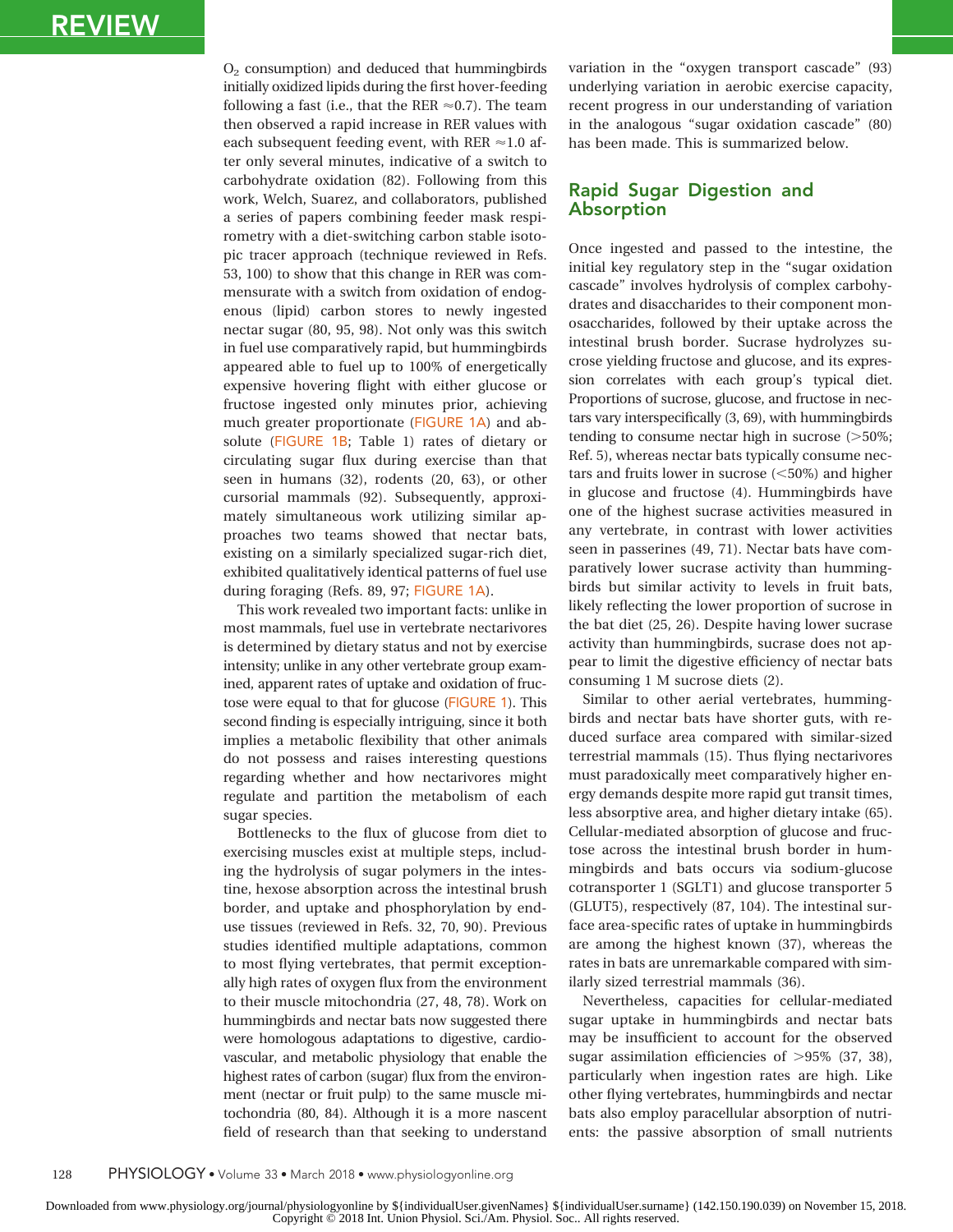

#### FIGURE 1. Vertebrate nectarivores oxidize newly ingested sugars at comparatively high rates

Specifically, hummingbirds and nectar bats oxidize ingested nectar sugars to support a higher proportion of exercise metabolism (*A*), and at greater mass-specific rates than in humans and other vertebrates (*B*). *A*: *f<sub>exo</sub>*, the proportion of exhaled CO<sub>2</sub> resulting from oxidation of isotopically labeled, newly ingested (exogenous) sugars during foraging or exercise. *B*: calculated body mass (Mb)-specific rates of newly ingested (exogenous) sugar oxidation (umol·g<sup>-1</sup>·min<sup>-1</sup>), during foraging or exercise. Data are shown for three species of hummingbird (ruby-throated, *Archilochus colubris*; Anna's, *Calypte anna*; and rufous hummingbird, *Selasphorus rufus*), one species of nectar bat (Pallas' longtongued nectar bat, *Glossophaga soricina*) and humans (*Homo sapiens*). Hummingbirds and bats performed hover-feeding bouts at will, interspersed by periods of perching, and humans exercised on a cycle ergometer at 50% of maximal aerobic rate. Rates of exogenous sugar oxidation in hummingbirds were calculated based on time/energy budgets, and rates of oxidation were generally positively related with foraging effort (% of time spent flying/hover-feeding, as indicated). Because time budgets were not recorded in bats, these data are not available. Data are plotted in relation to time since the start of the foraging or exercise period. Hummingbirds, bats, and humans were fasted before the start of the experiment. Data redrawn from Refs. 16 (*A. colubris*), 98 (*C. anna* and *S. rufus*), and 29 (*H. sapiens*). For additional methodological details, please consult the cited work.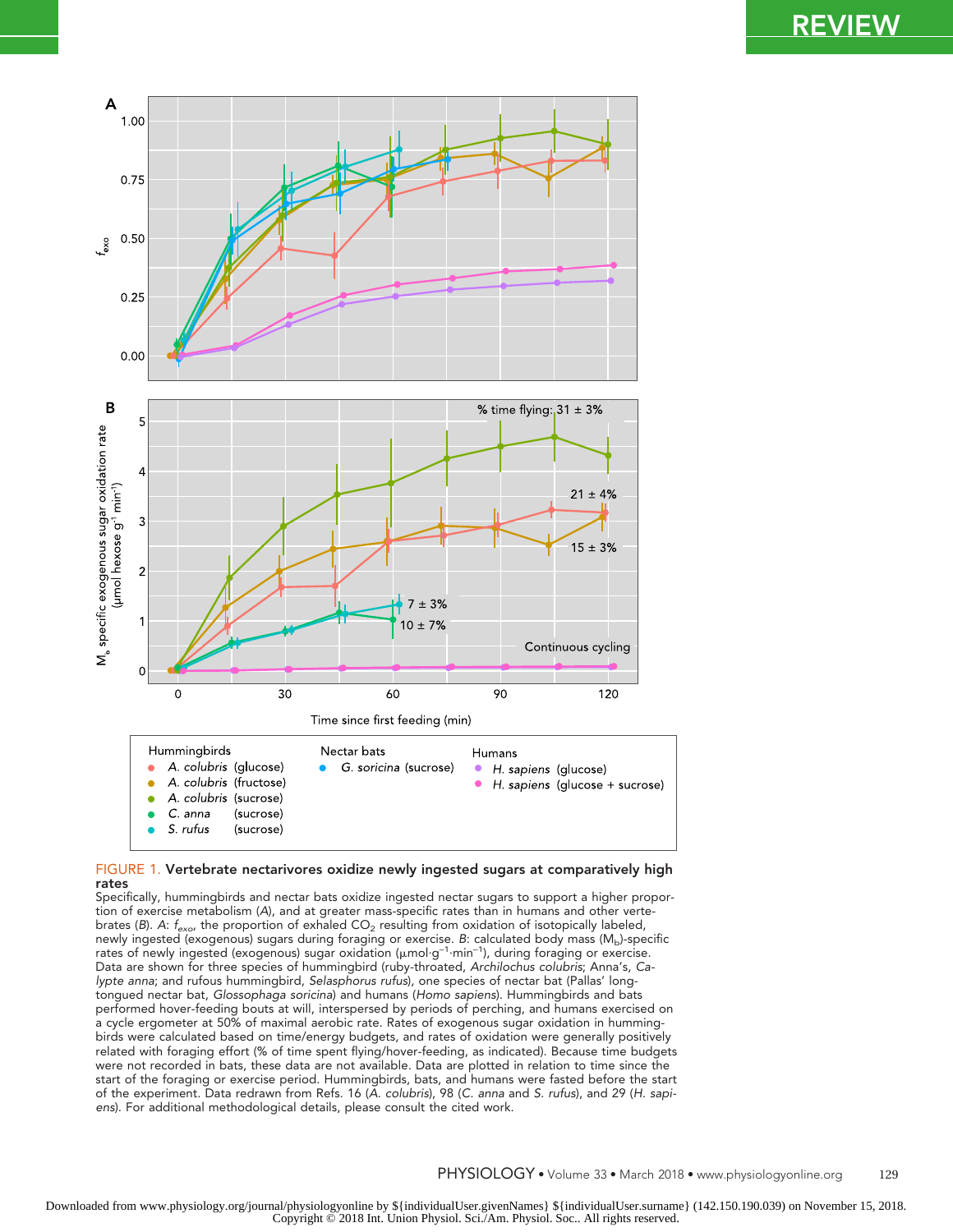#### Table 1*. Trial hexose oxidation rates*

|                                                                                       | S. rufus<br>Sucrose<br>$(n = 4)$ | C. anna<br>Sucrose<br>$(n = 3)$ | A. colubris          |                      |                       | G. sorcina           | H. sapiens           |                                  |
|---------------------------------------------------------------------------------------|----------------------------------|---------------------------------|----------------------|----------------------|-----------------------|----------------------|----------------------|----------------------------------|
|                                                                                       |                                  |                                 | Sucrose<br>$(n = 5)$ | Glucose<br>$(n = 6)$ | Fructose<br>$(n = 6)$ | Sucrose<br>$(n = 7)$ | Glucose<br>$(n = 9)$ | Glucose $+$ sucrose<br>$(n = 9)$ |
| Body mass, g                                                                          | $3.71 \pm 0.12$                  | $4.98 \pm 0.48$                 | $2.90 \pm 0.13$      | $2.99 \pm 0.15$      | $2.93 \pm 0.11$       | $10.2 \pm 0.1$       | $74,100 \pm 1,900$   | 74,100 $\pm$ 1,900               |
| Trial hexose oxidation rate,<br>$\mu$ mol hexose q <sup>-1</sup> min <sup>-1</sup>    | $0.50 \pm 0.05$                  | $0.52 \pm 0.15$                 | $2.84 \pm 0.17$      | $.49 \pm 0.15$       | $.66 \pm 0.16$        |                      | $0.078 \pm 0.004$    | $0.089 \pm 0.004$                |
| Time spent hovering, %                                                                | $6.6 \pm 3.4$                    | $9.6 \pm 7.4$                   | $31 \pm 3$           | $21 \pm 4$           | $15 \pm 3$            |                      |                      |                                  |
| Hovering hexose oxidation<br>rate, $\mu$ mol hexose q <sup>-1</sup> min <sup>-1</sup> | $3.29 \pm 0.26$                  | $3.05 \pm 0.46$                 | $6.40 \pm 0.52$      | $4.63 \pm 0.40$      | $4.46 \pm 0.24$       | $2.04 \pm 0.11$      |                      |                                  |
| $t_{50}$ , min                                                                        | $6.7 \pm 0.9$                    | $12.2 \pm 0.4$                  | $16.9 \pm 1.4$       | $13.3 \pm 2.2$       | $12.4 \pm 1.7$        | $9.9 \pm 1.9$        | 29                   | 27                               |
| Refs. data is based on                                                                | 98                               | 98                              | 16                   | 16                   | 16                    | 97                   | 29                   | 29                               |

Values are means±SE. Hovering nectarivores have higher mass-specific rates of exogenous hexose oxidation compared with humans. Trial hexose oxidation rates for rufous (*S. rufus*), Anna's (*C. anna*), and ruby-throated (*A. colubris*) hummingbirds incorporate time-energy budgets (% hover feeding vs. perching), and continuous cycling at 50% maximal aerobic rate in humans (*H. sapiens*). Exogenous hexose oxidation rates increase to meet energy demands during a hovering bout. Time-energy budgets are not available for Pallas' long-tongued nectar bat (*G. soricina*), and only hovering rates are reported.  $t_{50}$ , time at which 50% of carbon isotopes are exchanged in animals breath, and is calculated from kinetics of "disappearance" of labeled carbon  $(k_a$  sensu 99) in hummingbirds, and "appearance"  $(k_i$  values) in humans.

> across comparatively leaky tight junctions binding adjacent enterocytes (reviewed in Ref. 66). This provides a rapid and low-cost means of absorbing molecules and accounts for the majority of hexose absorption in small aerial vertebrates (42), including hummingbirds (55) and nectar bats (68). The proportion of active and passive absorption in vivo is difficult to determine in hummingbirds due to their small size. However, paracellular absorption provides flexibility, and the proportion of paracellular absorption increases with nectar concentration (55). In the case of nectar bats, paracellular sugar absorption is not only sufficient but required to fuel hovering flight with recently ingested sugars (68).

## Circulatory Delivery of Sugars

Because they are both transported via the circulatory system, many of the adaptations in the "oxygen transport cascade" that enhance oxygen delivery simultaneously enhance the delivery of glucose, and potentially fructose (80). Rates of oxygen and sugar delivery to tissues are a function of cardiac output and blood oxygen or sugar levels, and are enhanced by higher capillary volume densities, which reduce diffusion or transport distances. Hummingbird heart rates during flight range between 480 and 1,200 beats/min (BPM) (18, 41), and their cardiac output is approximately five times their body weight per minute (33). Hematocrit, an indirect measure of oxygen-carrying capacity, is also high, at 56.3% (34). Bats generally also exhibit enhanced cardiac output and oxygen-carrying capacities. Frugivorous tent-making bat (*Uroderma bibobatum*) heart rates have been recorded reaching upward 900 BPM during flight (60). Egyptian fruit bats (*Rousettus aegypticus*) exhibit hematocrit values as high as 55%, greater than in similarly sized non-flying mammals such

as shrews (39 –50%; Refs. 35, 73). Both hummingbirds (6) and nectar bats (25 mM; Ref. 39) exhibit exceptionally high postprandial blood glucose levels compared with similarly sized terrestrial mammals. Electron micrograph analysis of hummingbird flight muscle reveals a two to six times higher capillary volume density compared with mammals (50), and although unreported in nectar bats, capillary volume density is high in insectivorous bats (51). Collectively, it is clear that glucose delivery to tissues is highly enhanced in these aerial nectarivores. Frustratingly, blood fructose levels are unreported in any of these groups. Thus similar conclusions about fructose delivery capacity remain elusive.

Oxygen and the carbon in dietary sugars converge in the mitochondria of aerobically active tissues. Thus the mitochondria, as end consumers of both oxygen and sugar carbon, play a key role in establishing the overall flux of each. Unsurprisingly, both nectar bats and hummingbirds exhibit exceptionally high activities of mitochondrial enzymes such as citrate synthase (83). Both structural and enzymatic properties of hummingbird mitochondria contribute to the increased rate of substrate utilization observed (50). Hummingbird mitochondria occur at densities near theoretical physiological maximums, comprising 35% of overall muscle fiber volume (81). Although not yet directly demonstrated in nectar bats, high mitochondrial abundance is unsurprisingly the case in bats in general (51), since they all employ energetically expensive flight to forage.

## Rapid Sugar Transport Into Tissues

As in cellular-mediated sugar uptake in intestinal brush-border cells, sugar transport across other cell membranes requires facilitated transport through glucose transporters (GLUTs). In mammalian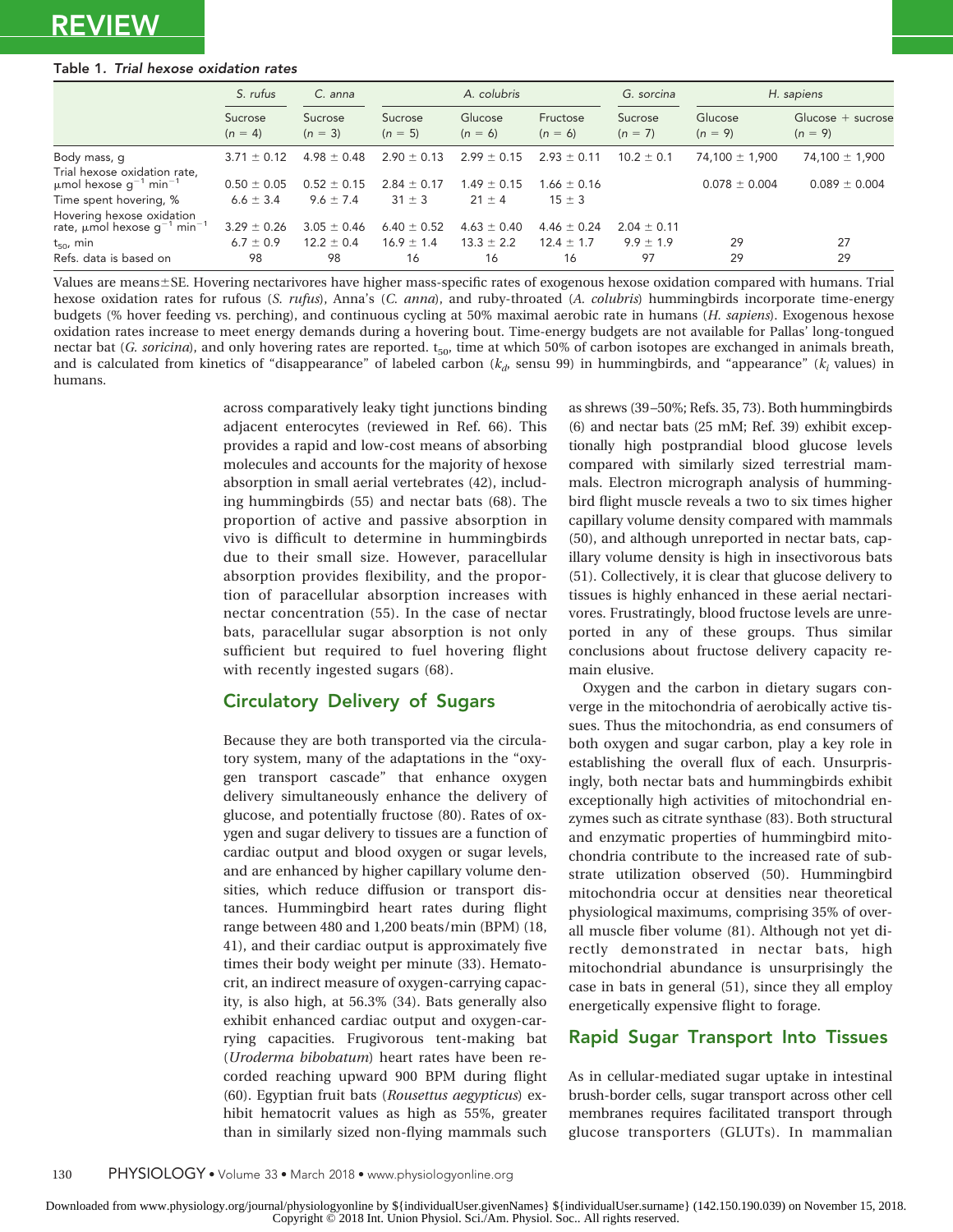muscle, several GLUT isoforms, including GLUT1 and GLUT3, are expressed at low levels, supporting low capacities for glucose uptake (21). GLUT4, expressed at relatively higher levels, is important to overall glucose uptake capacity in muscle and to overall blood glucose regulation. In response to elevated blood glucose, peripheral tissues, including the muscle of most vertebrates, translocate GLUT4 from intracellular vesicles to the sarcolemma, transiently increasing the uptake capacity for glucose (61, 75). Indeed, this response is a highly conserved feature of the insulin-mediated blood glucose regulatory program. This mechanism is enhanced in nectar bat flight muscle by comparatively high densities of GLUT4 (FIGURE 2C; Ref. 84), suggesting a relatively high capacity for glucose uptake. Exercise, which independently stimulates GLUT4 translocation (61), is thought to be an important regulator of blood glucose in nectar bats (39). This conclusion was inferred by noting that

the rapidity with which high  $(\leq 25 \text{ mM})$  postprandial blood glucose levels returned to prefeeding levels was positively correlated to the level of flight activity (39).

Unlike all other vertebrate taxa, birds do not possess a GLUT4 gene (FIGURE 2C; Refs. 9, 14, 64, 74, 86, 103). Consequently, blood glucose concentrations of birds are unresponsive to physiologically relevant concentrations of insulin (9). Given GLUT4's importance in enabling glucose uptake capacity in the muscles of all other vertebrates, its absence in hummingbird flight muscle is striking. What transporter(s) imbue hummingbird flight muscle with high apparent capacities for glucose uptake? In contrast with most vertebrates, hummingbird flight muscle expresses relatively high abundance of GLUT1 transcript, suggesting substantial GLUT1-mediated glucose uptake capacity (FIGURE 2A; Ref. 57). GLUT3 transcript has been observed in hummingbird muscle, although its



#### FIGURE 2. Glucose transporter expression patterns in vertebrate nectarivores

Elevated expression of glucose transporters may underlie exceptional rates of sugar flux into splanchnic tissue and flight muscle in hummingbirds, and implies differences between hummingbirds and nectar bats with respect to how sugar flux is maintained and regulated. Relative transcript abundance of glucose transporter GLUT1 (*A*) and fructose transporter GLUT5 (*B*) among tissues of the ruby-throated hummingbirds (*A. colubris*). Expression is based on qPCR data normalized to Elf1 1, and redrawn from Ref. 57 with permission. Different letters indicate tissues with significantly different levels of expression based on Tukey multiple comparisons. *C*: Western blots showing absence of GLUT4 expression in ruby-throated hummingbird flight muscle (pectoralis, P), heart (H), liver (L), brain (B), intestine (I), and kidney (K) tissue (LDR, ladder; M, mouse heart positive control; reprinted from Ref. 94 with permission), and relatively high expression in nectar bat (*G. soricina*; reprinted from 84 with permission) flight muscle.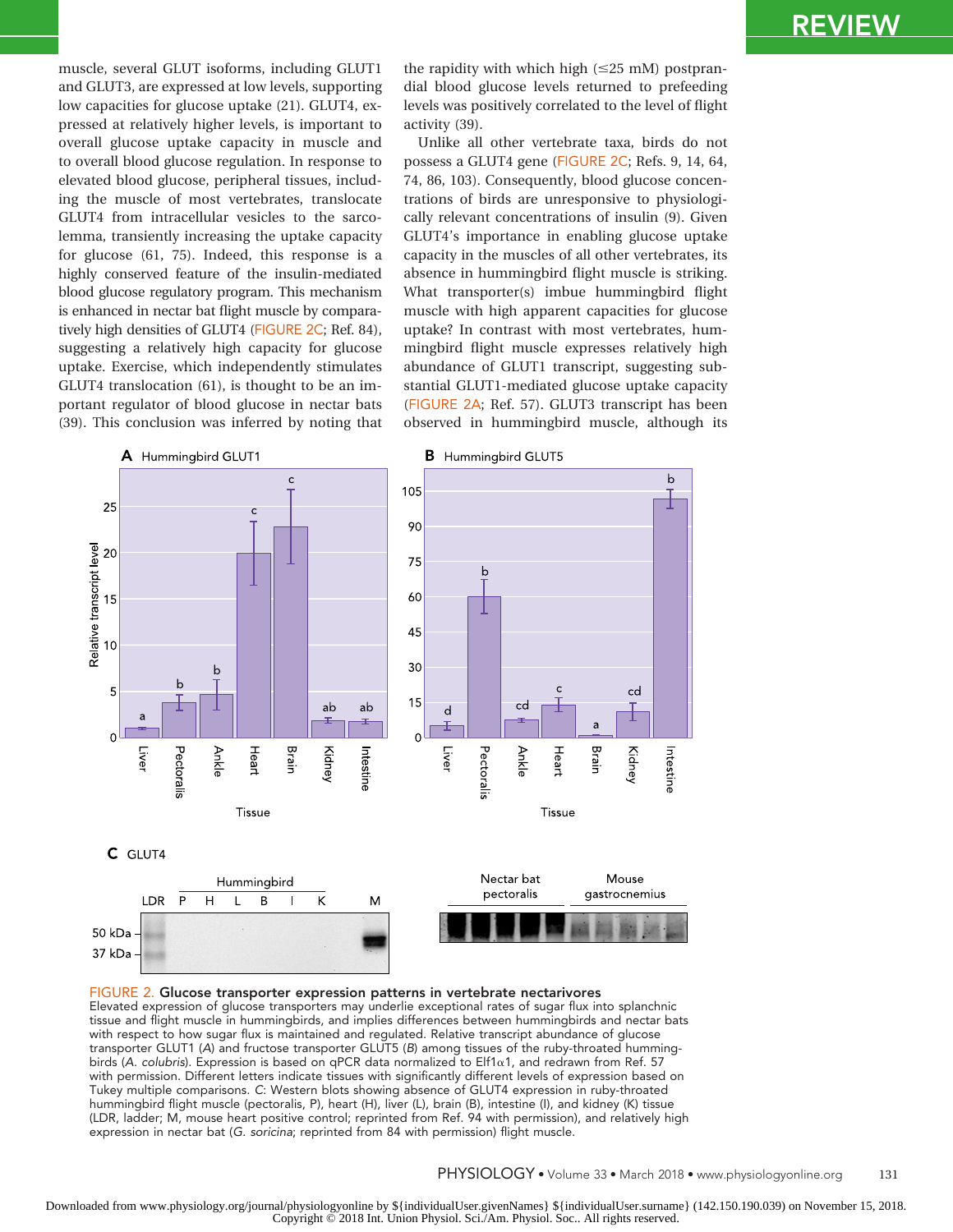contribution to glucose uptake capacity remains unknown because neither transcript nor protein abundance has been quantified (94). Similarly, GLUT1 and GLUT3 abundance has not been assessed in nectarivorous bats.

In most vertebrates, skeletal muscle has very little fructose uptake capacity because fructosespecific isoforms (e.g., GLUT5) are expressed at low levels (21, 28), and isoforms that transport both glucose and fructose (e.g., GLUT2) are absent (87). Hummingbird flight muscles have relatively high transcript abundance of GLUT5, exceeding that of kidney and comparable even to transcript abundance in intestine (FIGURE 2B), both tissues with much higher relative GLUT5 abundance than other tissues in all mammals examined (1, 5, 66, 105). If transcript abundance is indicative of protein abundance for this gene, then capacity for uptake of fructose into flight muscle may be very rapid compared with other vertebrate muscles. Whether an analogous adaptation exists in nectar bats remains to be elucidated. Thus, although new evidence provides tantalizing clues, much work needs to be done to understand the molecular basis of apparent high-glucose and fructose-uptake capacities in vertebrate nectarivore flight muscle.

#### Rapid Sugar Oxidation in Tissues

Following uptake into muscle or other tissues, both glucose and fructose must be phosphorylated to direct them to a further catabolic or anabolic fate, to trap the sugar in the cell, and to maintain a concentration gradient for GLUT-mediated uptake (101). Capacities for rapid phosphorylation of glucose by hexokinase, as estimated by apparent  $V_{\text{max}}$ , are four to eight times as rapid as that observed in mouse soleus muscle (8, 82, 83) and exceed calculated rates of glucose flux through glycolysis in vivo (83). This is a key difference compared with "aerobic" terrestrial vertebrates, who are unable to sustain high glycolytic flux using circulating glucose and are dependent on intramuscular glycogen (92).

The apparent ability of hummingbirds to sustain foraging when offered a fructose solution (16) implies that fructose must not only be taken up but must also be phosphorylated by flight muscle at high rates. Although glucose is readily phosphorylated by hexokinase in model mammalian species (101), known hexokinases have comparatively low affinity for fructose (12), and most fructose is taken up by the liver and kidneys, where it is phosphorylated by ketohexokinase, the first enzyme of the fructolysis pathway (85). As in other vertebrates (17), key regulatory fructolytic enzymes ketohexokinase and aldolase B are transcribed at only low levels in hummingbird muscle (57), paradoxically implying low fructolytic capacity through this pathway. However, although apparent capacities for phosphorylation of fructose by flight muscle hexokinase are not as rapid as they are for glucose, they are still over three times more rapid than rates observed with glucose in mouse soleus muscle (8, 57). Although  $V_{\text{max}}$  values for hexokinase-mediated phosphorylation of fructose are lower than calculated rates of apparent fructolysis and oxidation in hummingbird flight muscle during hovering (96), they do exceed rates of apparent fructolysis when these are averaged over the entire foraging period (bouts of foraging flight separated by periods of perching; Ref. 57). Thus it seems plausible that direct fructose phosphorylation in hummingbird flight muscle, temporally buffered, for example, by the oxidation of hepatically generated fructolytic metabolites (e.g., lactate, pyruvate, or glucose), could support ongoing foraging activity. Capacities for fructose phosphorylation (i.e., fructolytic enzyme activities or apparent hexokinase-mediated phosphorylation in muscle) in nectar bat flight muscle remain unknown. Available evidence suggests that nectar bats, like hummingbirds, can oxidize fructose at high rates to support foraging, although much work remains to be done to clarify the role of fructose as an oxidative fuel in this group.

#### Oxidation vs. Lipogenesis: Distinct Fates for Component Nectar Sugars?

Circulating sugars are, like the flowers from which these nectarivores obtain their food, ephemeral in nature. In both hummingbirds and bats, isotopic tracer studies indicate that the turnover of ingested sugar molecules in the pool of actively metabolizable substrates is rapid. The time necessary for a 50% turnover of ingested sugar molecules within the metabolizable pool  $(13)$  is  $\leq 15$  min in hummingbirds and nectar bats, whereas in humans it is roughly 30 min (88).

As noted above, fasted hummingbirds and nectar bats fuel energetically expensive flight by oxidizing onboard lipid stores (16, 97, 98). Since lipids do not generally comprise a substantial portion of ingested calories in the hummingbird diet, endogenous lipid reserves must be synthesized de novo from ingested sugars. Because energy demands during fasting periods may be quite high (such as during migratory flights or overnight periods at low ambient temperature), these animals must possess the ability to rapidly build expansive energy stores via de novo lipogenesis (DNL).

The importance of dietary sugars in promoting DNL, obesity, and metabolic disorders such as diabetes in humans is hotly debated (46, 47, 67, 76). Although evidence from studies in rodents

Downloaded from www.physiology.org/journal/physiologyonline by \${individualUser.givenNames} \${individualUser.surname} (142.150.190.039) on November 15, 2018. Copyright © 2018 Int. Union Physiol. Sci./Am. Physiol. Soc.. All rights reserved.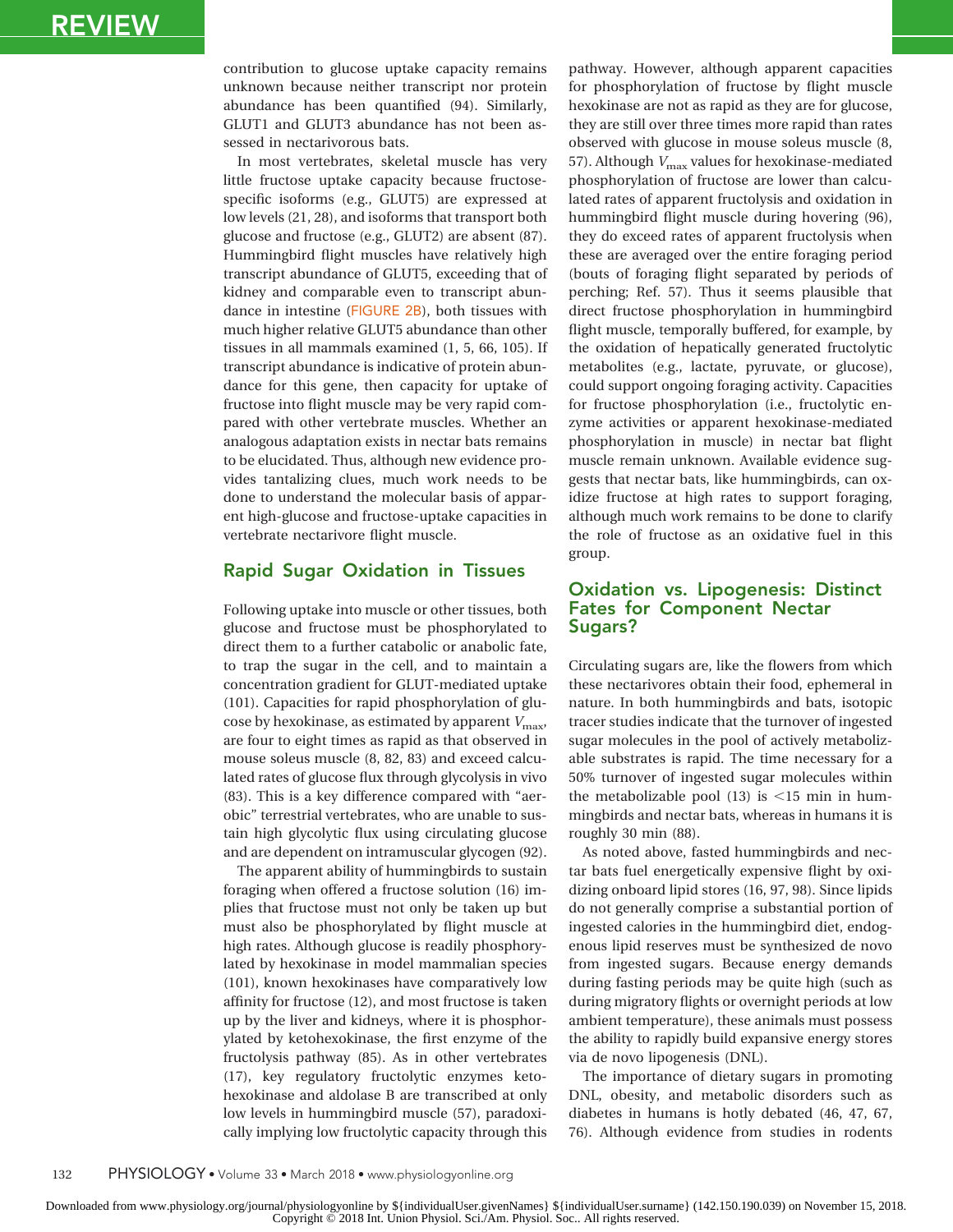chronically fed a high-carbohydrate diet indicate that DNL from sugar precursors accounts for 60 – 70% of circulating fatty acids (56), evidence in human studies is more equivocal. Recent reports indicate DNL accounts for between  $\leq 5\%$  (62) to 12% (72) of circulating triglycerides in human subjects fed a high-carbohydrate, low-fat diet.

Due in part to its preferential uptake and metabolism by splanchnic tissues like the liver, fructose is hypothesized to stimulate hepatic DNL to a greater extent than glucose (43). Fructose has been shown to raise triglyceride levels in humans, but this effect is only consistently observed in healthy adults when fructose intake is exceptionally high (>95th percentile intake rates compared with average U.S. intake rates) and is coupled with elevated total caloric intake rates (45). Sievenpiper et al. (76) suggest that the inclusion of supraphysiological doses of fructose typically included in "high-carbohydrate" diets fed to rodents may partly explain the apparent greater effect of these diets on DNL in rodent systems. Unlike for most vertebrates, fructose is abundant in the nectarivore diet, raising interesting possibilities regarding the extent to which hummingbirds and nectar bats utilize glucose vs. fructose for DNL.

The liver is considered the primary lipogenic tissue in birds (7, 24), and hummingbird livers are hypothesized to possess the greatest biosynthetic capacity of any vertebrate hepatic tissue (79). This hypothesis derives from the exceptional activity of both enzymes crucial to gluconeogenesis (e.g., pyruvate carboxylase) and fatty-acid synthesis (e.g., acetyl-CoA carboxylase; Ref. 79). Given that the hummingbird liver abundantly expresses fructolytic enzymes (e.g., ketohexokinase and aldolase B), it is likely that this tissue is adept at metabolizing fructose (57). Following from the observation that the liver is a principal site of fructose metabolism in humans and rodents (85), it is possible that fructose is preferentially metabolized in the hummingbird liver, sparing glucose for direct oxidation by active tissues such as heart and flight muscle, as well as glucose-dependent tissues like brain. This hepatic metabolism of fructose in hummingbirds may convey substantial metabolic flexibility, allowing the rationalization of observed patterns of fuel use (16, 80, 98). A theoretical metabolic framework illustrating possible partitioning and highlighting pathways for rapid uptake and metabolism of both glucose and fructose are shown in FIGURE 3. For example, when fructose is ingested by itself (e.g., Refs. 16, 89), some circulating fructose may be directly oxidized in flight muscle and heart, whereas some may be used for hepatic DNL and gluconeogenesis, with the liver becoming a net glucose, lactate, and/or pyruvate exporting organ (16). In contrast, when glucose and fructose are ingested together (as sucrose or mixed monosaccharides), glucose may preferentially be directly oxidized in active tissues (muscle, heart, brain), with fructose preferentially directed toward DNL and, to a lesser extent, the production and export of glucose, lactate, and pyruvate.

Comparatively less is known about the extent to which nectar bats build fat stores via DNL or do so in the liver vs. adipose tissue (54). The biosynthetic capacity of nectar bat liver is yet to be characterized but likely exhibits similar enzymatic adaptations to those characterized in hummingbirds (79). Furthermore, nectar bats may dramatically increase insect intake during some seasons, obtaining substantial lipids from their diet. Thus much work remains to be done to understand differences in lipid storage and usage between avian and chiropteran lineages (54).

Still other metabolic fates are possible for each sugar. For example, the contribution of the pentose phosphate pathway (PPP) as a potential route for glucose or fructose catabolism is unclear. The first step of the PPP is glucose-6-phosphate dehydrogenase, cleaving the first carbon of the glucose molecule. This produces NADPH and  $CO<sub>2</sub>$  and a ribose sugar that can enter glycolysis or be used in nucleotide and amino acid synthesis (77). The  $CO<sub>2</sub>$ released can lead to a RER of  $>1$  and could represent production of NADPH to support DNL (19). Recently, an alternative explanation for the increase in RER and use of NADPH has been proposed in nectarivores using a hawkmoth model (*Manduca sexta*; Ref. 44). Levin et al. (44) proposed that, between flight bouts, glucose (or possibly fructose) is shunted through the PPP and that the NADPH produced is used in the regeneration of the antioxidant glutathione. The remaining ribose sugar is then oxidized during flight. High antioxidant capacity may be critical for hovering animals because associated high metabolic rates may increase reactive oxygen species generation. Rapid diversion of hexose from glycolysis to the PPP can occur with acute oxidative stress and can be a key step in maintaining redox balance (40). Whether hummingbirds and other nectarivores partition either glucose or fructose through the PPP to maintain the glutathione pool and manage oxidative stress is unknown but interesting given the high metabolic rates and low dietary antioxidants increasing the demand on endogenous antioxidants.

### Conclusions and Future Directions

Studies tracking fuel use in hovering hummingbirds and nectar bats unequivocally demonstrate an exceptional capacity for and flexibility in reliance on either endogenous lipid or on the glucose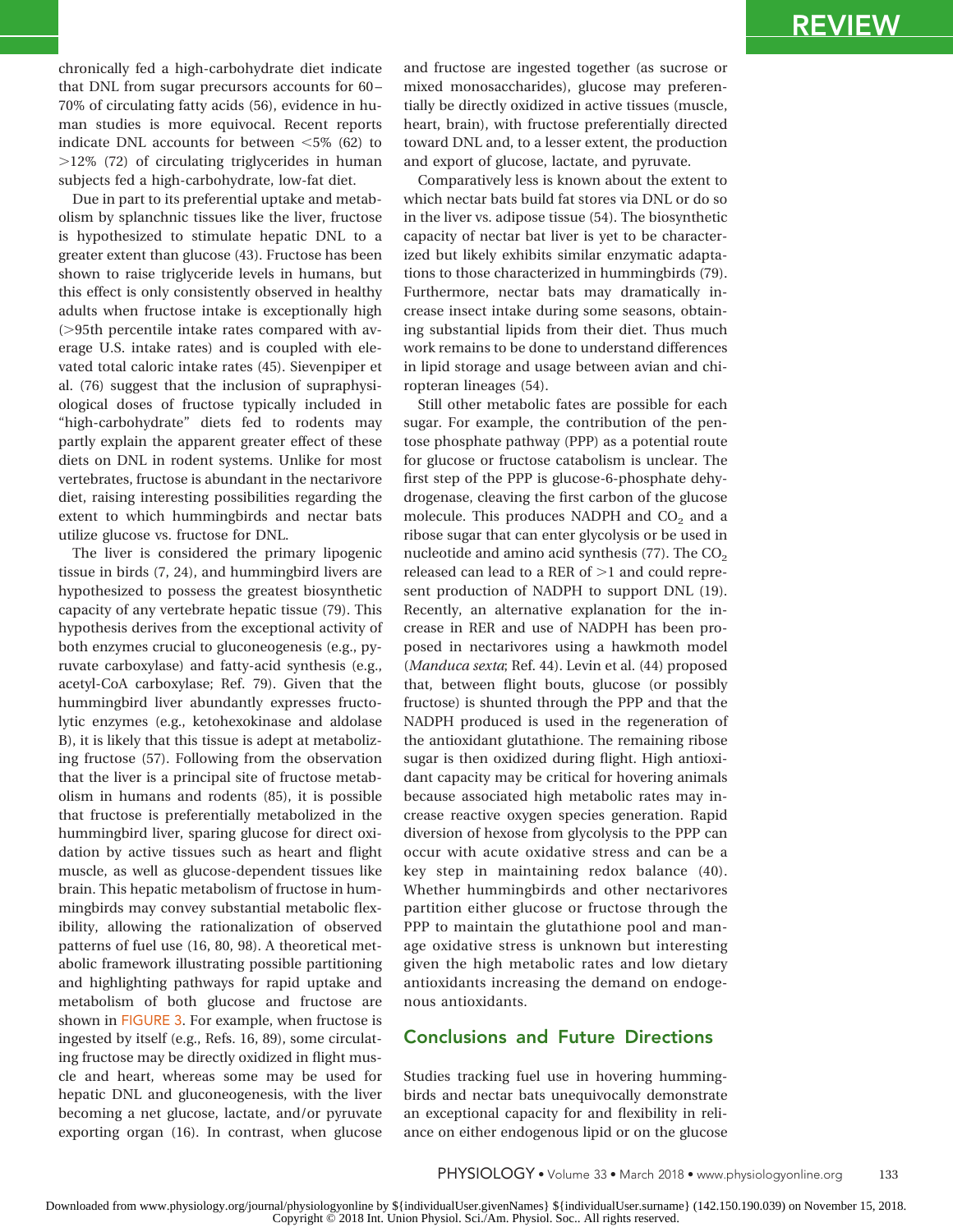or fructose components of their nectar diets (16, 80). Studies intended to understand the mechanistic basis of high aerobic capacity in these groups have revealed adaptations that simultaneously enhance both oxygen and sugar flux from the environment to active flight muscles (80, 84). Yet, although tantalizing clues now exist regarding how sugar uptake across tissue borders is enhanced in these groups (e.g., GLUT mRNA expression patterns), many questions remain. For example, although exceptional GLUT4 protein levels may be present in nectar bat flight muscle, potentially underlying high capacities for glucose uptake (84), the basis for high fructose uptake capacity in flight muscle is unclear in nectar bats and far from proven in hummingbirds.

In switching almost completely between lipid and sugar oxidation, hummingbirds and nectar bats must acutely regulate fuel use at a tissue and systemic level. The lack of GLUT4 (and an associated insulin-mediated response) in hummingbirds means that some aspects of glucose use must differ between each group. Indeed, although both nectar bats and hummingbirds experience relatively high postprandial peaks in blood glucose, fasting values differ significantly. Nectar bats regulate fasting blood glucose levels at ~5 mM, similar to terrestrial mammals, including humans (39). Hummingbirds, in contrast, exhibit much higher fasted blood glucose levels (~17 mM; Ref. 7), like other birds generally, although to an extreme (9). Just as important, almost nothing is known about how fructose metabolism, either directly in flight muscle or via splanchnic tissue, is controlled in either group. We call for work to be done to understand how metabolism of each sugar type is controlled



#### FIGURE 3. A schematic depicting key aspects of known or hypothesized pathways for nectar sugar absorption and processing in hummingbirds

This figure highlights probable or suspected flux of glucose and fructose when an animal is foraging and ingesting both sugars (as monosaccharides and as sucrose). Aspects of nectar sugar digestion (*left*), circulatory transport, hepatic processing (*right*), and uptake and oxidation in flight muscle tissue (*bottom*) are shown. Known or hypothesized routes of glucose and fructose (or their metabolites) transmembrane passage (e.g., through glucose transporters, GLUTs), based on a priori expectations arising from known highly conserved mechanisms from model organisms (e.g., humans or rodents) combined with emerging insights from research on hummingbirds, are specifically highlighted. Details of lactate/pyruvate and fat transmembrane passage are omitted for clarity. Known or hypothesized relative rates of flux of glucose, fructose, and metabolites are indicated by the thickness of arrows. Compared with hummingbirds, nectar bats would principally rely on GLUT4-mediated uptake of glucose into muscle cells. Additional known or hypothesized species-specific differences in transport and metabolic pathways are discussed in the text.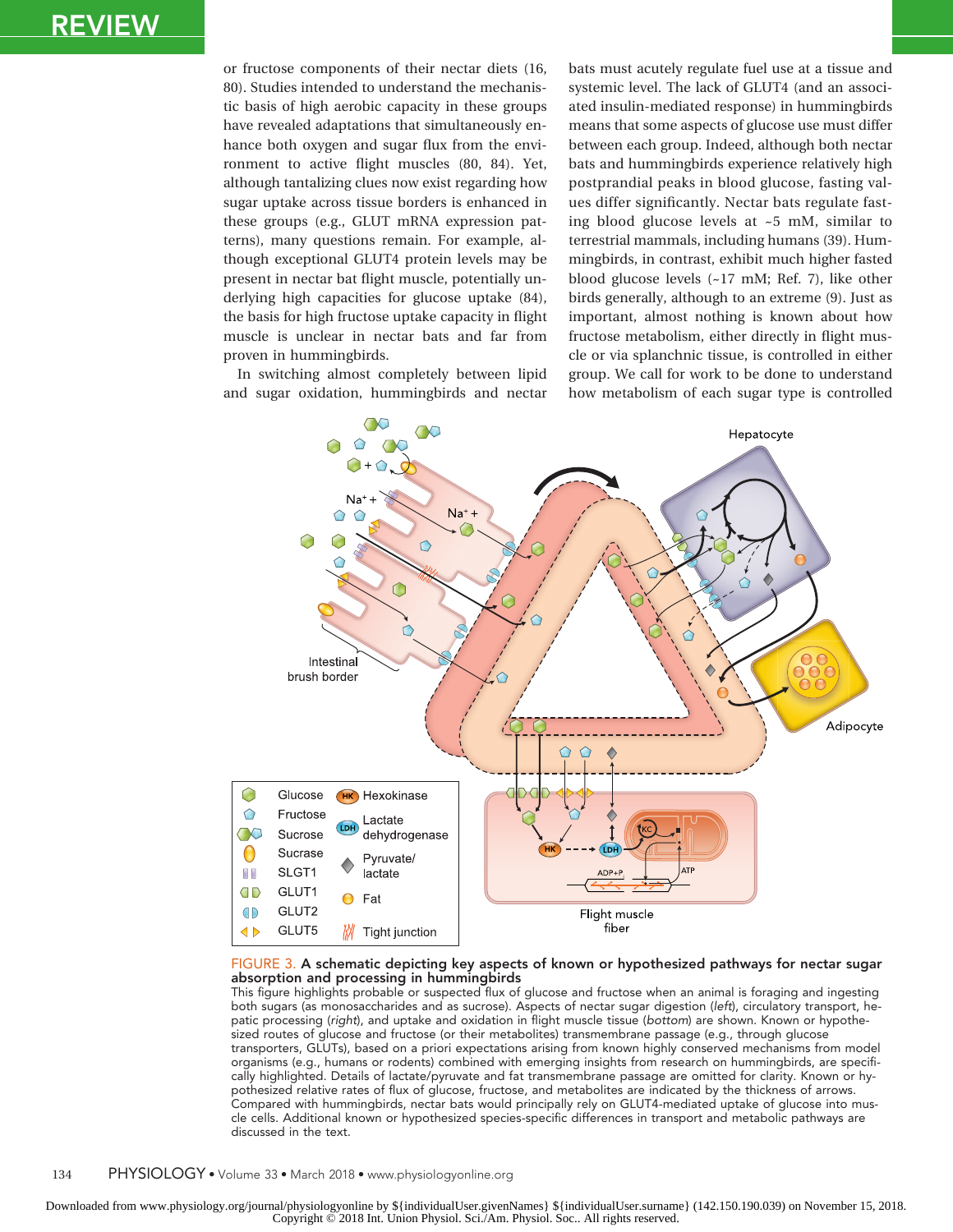and partitioned when both sugars are ingested, as is always the case for wildly foraging individuals.  $\blacksquare$ 

The authors thank C. C.-W. Chen, D. Groom, and other past and present members of the Welch laboratory for assistance and insights in developing this review.

K. Welch acknowledges the National Science Foundation (to advisor R. K. Suarez), UC-MEXUS CONYACT, the Natural Sciences and Engineering Research Council of Canada, the Canada Foundation for Innovation, Ontario Research Fund, University of Toronto Scarborough, and Human Frontier Science Program for generous support of much of the work highlighted above.

No conflicts of interest, financial or otherwise, are declared by the authors.

#### *References*

- 1. Aschenbach JR, Steglich K, Gäbel G, Honscha KU. Expression of mRNA for glucose transport proteins in jejunum, liver, kidney and skeletal muscle of pigs. *J Physiol Biochem* 65: 251–266, 2009. doi[:10.1007/BF03180578.](https://doi.org/10.1007/BF03180578)
- 2. Ayala-Berdon J, Schondube JE, Stoner KE, Rodriguez-Peña N, Martínez del Rio C. The intake responses of three species of leaf-nosed Neotropical bats. *J Comp Physiol B* 178: 477– 485, 2008. doi[:10.1007/s00360-007-0240-x.](https://doi.org/10.1007/s00360-007-0240-x)
- 3. Baker HG, Baker I. The predictive value of nectar chemistry to the recognition of pollinator types. *Isr J Bot* 39: 157–166, 1990. doi[:10.1080/0021213X.1990.10677140.](https://doi.org/10.1080/0021213X.1990.10677140)
- 4. Baker HG, Baker I, Hodges SA. Sugar composition of nectars and fruits consumed by birds and bats in the tropics and subtropics. *Biotropica* 30: 559–586, 1998. doi[:10.1111/j.](https://doi.org/10.1111/j.1744-7429.1998.tb00097.x) [1744-7429.1998.tb00097.x.](https://doi.org/10.1111/j.1744-7429.1998.tb00097.x)
- 5. Bell GI, Kayano T, Buse JB, Burant CF, Takeda J, Lin D, Fukumoto H, Seino S. Molecular biology of mammalian glu-cose transporters. *Diabetes Care* 13: 198–208, 1990. doi[:10.](https://doi.org/10.2337/diacare.13.3.198) [2337/diacare.13.3.198.](https://doi.org/10.2337/diacare.13.3.198)
- 6. Beuchat CA, Chong CR. Hyperglycemia in hummingbirds and its consequences for hemoglobin glycation. *Comp Biochem Physiol A Mol Integr Physiol* 120: 409–416, 1998. doi[:10.](https://doi.org/10.1016/S1095-6433(98)10039-9) [1016/S1095-6433\(98\)10039-9.](https://doi.org/10.1016/S1095-6433(98)10039-9)
- 7. Blem CR. Patterns of lipid storage and utilization in birds. *Integr Comp Biol* 16: 671–684, 1976.
- 8. Blomstrand E, Challiss RA, Cooney GJ, Newsholme EA. Maximal activities of hexokinase, 6-phosphofructokinase, oxoglutarate dehydrogenase, and carnitine palmitoyltransferase in rat and avian muscles. *Biosci Rep* 3: 1149–1153, 1983. doi: [10.1007/BF01120208.](https://doi.org/10.1007/BF01120208)
- 9. Braun EJ, Sweazea KL. Glucose regulation in birds. *Comp Biochem Physiol B Biochem Mol Biol* 151: 1–9, 2008. doi[:10.](https://doi.org/10.1016/j.cbpb.2008.05.007) [1016/j.cbpb.2008.05.007.](https://doi.org/10.1016/j.cbpb.2008.05.007)
- 10. Brooks GA. Importance of the 'crossover' concept in exercise metabolism. *Clin Exp Pharmacol Physiol* 24: 889–895, 1997. doi[:10.1111/j.1440-1681.1997.tb02712.x.](https://doi.org/10.1111/j.1440-1681.1997.tb02712.x)
- 11. Butler PJ. Exercise in birds. *J Exp Biol* 160: 233–262, 1991.
- Cárdenas ML, Cornish-Bowden A, Ureta T. Evolution and regulatory role of the hexokinases. *Biochim Biophys Acta* 1401: 242–264, 1998. doi[:10.1016/S0167-4889\(97\)00150-X.](https://doi.org/10.1016/S0167-4889(97)00150-X)
- 13. Carleton SA, Martínez del Rio C. The effect of cold-induced increased metabolic rate on the rate of  $^{13}$ C and  $^{15}$ N incorporation in house sparrows (*Passer domesticus*). *Oecologia* 144: 226–232, 2005. doi[:10.1007/s00442-005-0066-8.](https://doi.org/10.1007/s00442-005-0066-8)
- 14. Carver FM, Shibley IA, Jr, Pennington JS, Pennington SN. Differential expression of glucose transporters during chick embryogenesis. *Cell Mol Life Sci* 58: 645–652, 2001. doi[:10.](https://doi.org/10.1007/PL00000887) [1007/PL00000887.](https://doi.org/10.1007/PL00000887)
- 15. Caviedes-Vidal E, McWhorter TJ, Lavin SR, Chediack JG, Tracy CR, Karasov WH. The digestive adaptation of flying vertebrates: high intestinal paracellular absorption compen-sates for smaller guts. *Proc Natl Acad Sci USA* 104: 19132– 19137, 2007. doi[:10.1073/pnas.0703159104.](https://doi.org/10.1073/pnas.0703159104)
- 16. Chen CCW, Welch KC Jr. Hummingbirds can fuel expensive hovering flight completely with either exogenous glucose or fructose. *Funct Ecol* 28: 589–600, 2014. doi[:10.1111/1365-](https://doi.org/10.1111/1365-2435.12202) [2435.12202.](https://doi.org/10.1111/1365-2435.12202)
- 17. Cirillo P, Gersch MS, Mu W, Scherer PM, Kim KM, Gesualdo L, Henderson GN, Johnson RJ, Sautin YY. Ketohexokinasedependent metabolism of fructose induces proinflammatory mediators in proximal tubular cells. *J Am Soc Nephrol* 20: 545–553, 2009. doi[:10.1681/ASN.2008060576.](https://doi.org/10.1681/ASN.2008060576)
- 18. DiDio LJA. Myocardial ultrastructure and electrocardiograms of the hummingbird under normal and experimental conditions. *Anat Rec* 159: 335–352, 1967. doi[:10.1002/ar.](https://doi.org/10.1002/ar.1091590402) [1091590402.](https://doi.org/10.1002/ar.1091590402)
- 19. Elia M, Livesey G. Theory and validity of indirect calorimetry during net lipid synthesis. *Am J Clin Nutr* 47: 591–607, 1988. doi[:10.1093/ajcn/47.4.591.](https://doi.org/10.1093/ajcn/47.4.591)
- 20. Fueger PT, Bracy DP, Malabanan CM, Pencek RR, Wasserman DH. Distributed control of glucose uptake by working muscles of conscious mice: roles of transport and phosphoryla-tion. *Am J Physiol Endocrinol Metab* 286: E77–E84, 2004. doi[:10.1152/ajpendo.00309.2003.](https://doi.org/10.1152/ajpendo.00309.2003)
- 21. Gaster M, Handberg A, Beck-Nielsen H, Schrøder HD. Glucose transporter expression in human skeletal muscle fibers. *Am J Physiol Endocrinol Metab* 279: E529–E538, 2000. doi: [10.1152/ajpendo.2000.279.3.E529.](https://doi.org/10.1152/ajpendo.2000.279.3.E529)
- 22. Guglielmo CG. Move that fatty acid: fuel selection and transport in migratory birds and bats. *Integr Comp Biol* 50: 336– 345, 2010. doi[:10.1093/icb/icq097.](https://doi.org/10.1093/icb/icq097)
- 23. Hatch KA, Pinshow B, Speakman JR. The analysis of <sup>13</sup>C/<sup>12</sup>C ratios in exhaled  $CO<sub>2</sub>$ : Its advantage and potential application to field research to infer diet, changes in diet over time, and substrate metabolism in birds. *Integr Comp Biol* 42: 21–33, 2002. doi[:10.1093/icb/42.1.21.](https://doi.org/10.1093/icb/42.1.21)
- Hermier D. Lipoprotein metabolism and fattening in poultry. *J Nutr* 127, Suppl: 805S–808S, 1997.
- 25. Hernandez A, Martinez del Rio C. Intestinal disaccharidases in five species of phyllostomoid bats. *Comp Biochem Physiol B* 103: 105–111, 1992. doi[:10.1016/0305-0491\(92\)90420-V.](https://doi.org/10.1016/0305-0491(92)90420-V)
- Herrera M LG, Mancina G CA. Sucrose hydrolysis does not limit food intake by Pallas's long-tongued bats. *Physiol Biochem Zool* 81: 119–124, 2008. doi[:10.1086/522904.](https://doi.org/10.1086/522904)
- 27. Hoppeler H, Weibel ER. Limits for oxygen and substrate transport in mammals. *J Exp Biol* 201: 1051–1064, 1998.
- 28. Hundal HS, Darakhshan F, Kristiansen S, Blakemore SJ, Richter EA. GLUT5 expression and fructose transport in human skeletal muscle. *Adv Exp Med Biol* 441: 35–45, 1998. doi[:10.](https://doi.org/10.1007/978-1-4899-1928-1_4) [1007/978-1-4899-1928-1\\_4.](https://doi.org/10.1007/978-1-4899-1928-1_4)
- 29. Jentjens RLPG, Venables MC, Jeukendrup AE. Oxidation of exogenous glucose, sucrose, and maltose during prolonged cycling exercise. *J Appl Physiol (1985)* 96: 1285–1291, 2004. doi[:10.1152/japplphysiol.01023.2003.](https://doi.org/10.1152/japplphysiol.01023.2003)
- 30. Jeukendrup AE. Carbohydrate intake during exercise and performance. *Nutrition* 20: 669–677, 2004. doi[:10.1016/j.](https://doi.org/10.1016/j.nut.2004.04.017) [nut.2004.04.017.](https://doi.org/10.1016/j.nut.2004.04.017)
- 31. Jeukendrup AE. Carbohydrate feeding during exercise. *Eur J Sport Sci* 8: 77–86, 2008. doi[:10.1080/17461390801918971.](https://doi.org/10.1080/17461390801918971)
- 32. Jeukendrup AE, Jentjens R. Oxidation of carbohydrate feedings during prolonged exercise: current thoughts, guidelines and directions for future research. *Sports Med* 29: 407–424, 2000. doi[:10.2165/00007256-200029060-00004.](https://doi.org/10.2165/00007256-200029060-00004)
- 33. Johansen K. The world as a laboratory: physiological insights from Nature's experiments. In: *Advances in Physiological Research*, edited by McLennan H, Ledsome JR, McIntosh CHS. New York: Plenum Press, 1987, p. 377–396. doi[:10.](https://doi.org/10.1007/978-1-4615-9492-5_21) [1007/978-1-4615-9492-5\\_21.](https://doi.org/10.1007/978-1-4615-9492-5_21)
- 34. Johansen K, Berger M, Bicudo JEPW, Ruschi A, de Almeida PJ. Respiratory properties of blood and myoglobin in hum-mingbirds. *Physiol Zool* 60: 269–278, 1987. doi[:10.1086/](https://doi.org/10.1086/physzool.60.2.30158651) [physzool.60.2.30158651.](https://doi.org/10.1086/physzool.60.2.30158651)
- 35. Jürgens KD, Bartels H, Bartels R. Blood oxygen transport and organ weights of small bats and small non-flying mammals. *Respir Physiol* 45: 243–260, 1981. doi[:10.1016/0034-](https://doi.org/10.1016/0034-5687(81)90009-8) [5687\(81\)90009-8.](https://doi.org/10.1016/0034-5687(81)90009-8)
- 36. Karasov WH, Diamond JM. Interplay between physiology and ecology in digestion. *Bioscience* 38: 602–611, 1988. doi[:10.2307/1310825.](https://doi.org/10.2307/1310825)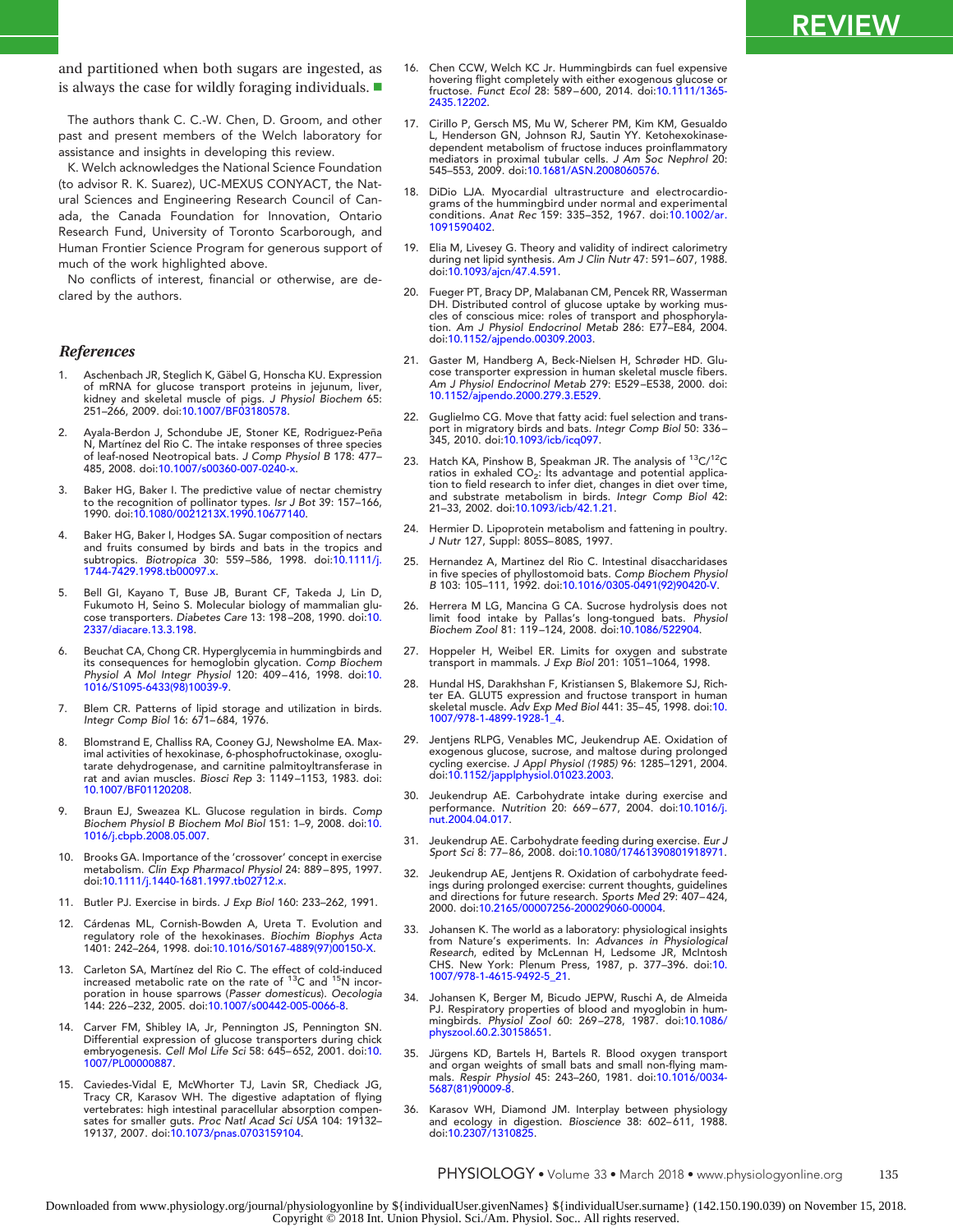- 37. Karasov WH, Phan D, Diamond JM, Carpenter FL. Food passage and intestinal nutrient absorption in hummingbirds. *Auk* 103: 453–464, 1986.
- 38. Kelm DH, Schaer J, Ortmann S, Wibbelt G, Speakman JR, Voigt CC. Efficiency of facultative frugivory in the nectar-feeding bat *Glossophaga commissarisi*: the quality of fruits as an alterna-tive food source. *J Comp Physiol B* 178: 985–996, 2008. doi[:10.1007/s00360-008-0287-3.](https://doi.org/10.1007/s00360-008-0287-3)
- 39. Kelm DH, Simon R, Kuhlow D, Voigt CC, Ristow M. High activity enables life on a high-sugar diet: blood glucose regulation in nectar-feeding bats. *Proc Biol Sci* 278: 3490–3496, 2011. doi[:10.1098/](https://doi.org/10.1098/rspb.2011.0465) [rspb.2011.0465.](https://doi.org/10.1098/rspb.2011.0465)
- 40. Kuehne A, Emmert H, Soehle J, Winnefeld M, Fischer F, Wenck H, Gallinat S, Terstegen L, Lucius R, Hildebrand J, Zamboni N. Acute activation of oxidative pentose phosphate pathway as first-line response to oxidative stress in human skin cells. *Mol Cell* 59: 359–371, 2015. doi[:10.](https://doi.org/10.1016/j.molcel.2015.06.017) [1016/j.molcel.2015.06.017.](https://doi.org/10.1016/j.molcel.2015.06.017)
- 41. Lasiewski RC. Body temperatures, heart and breathing rate, and evaporative water loss in hummingbirds. *Physiol Zool* 37: 212–223, 1964. doi[:10.1086/physzool.37.2.30152332.](https://doi.org/10.1086/physzool.37.2.30152332)
- 42. Lavin SR, Karasov WH, Ives AR, Middleton KM, Garland T Jr. Morphometrics of the avian small intestine compared with that of nonflying mam-mals: a phylogenetic approach. *Physiol Biochem Zool* 81: 526–550, 2008. doi[:10.1086/590395.](https://doi.org/10.1086/590395)
- 43. Lê K-A, Tappy L. Metabolic effects of fructose. *Curr Opin Clin Nutr Metab Care* 9: 469–475, 2006. doi: [10.1097/01.mco.0000232910.61612.4d.](https://doi.org/10.1097/01.mco.0000232910.61612.4d)
- 44. Levin E, Lopez-Martinez G, Fane B, Davidowitz G. Hawkmoths use nectar sugar to reduce oxidative damage from flight. *Science* 355: 733–735, 2017. doi[:10.1126/science.aah4634.](https://doi.org/10.1126/science.aah4634)
- 45. Livesey G, Tagami H. Interventions to lower the glycemic response to carbohydrate foods with a low-viscosity fiber (resistant maltodextrin): meta-analysis of randomized controlled trials. *Am J Clin Nutr* 89: 114–125, 2009. doi[:10.3945/ajcn.](https://doi.org/10.3945/ajcn.26842) [26842.](https://doi.org/10.3945/ajcn.26842)
- 46. Lustig RH. Fructose: metabolic, hedonic, and so-cietal parallels with ethanol. *J Am Diet Assoc* 110: 1307–1321, 2010. doi[:10.1016/j.jada.2010.](https://doi.org/10.1016/j.jada.2010.06.008) [06.008.](https://doi.org/10.1016/j.jada.2010.06.008)
- 47. Lustig RH, Schmidt LA, Brindis CD. Public health: the toxic truth about sugar. *Nature* 482: 27–29, 2012. doi[:10.1038/482027a.](https://doi.org/10.1038/482027a)
- 48. Maina JN. What it takes to fly: the structural and functional respiratory refinements in birds and bats. *J Exp Biol* 203: 3045–3064, 2000.
- 49. Martínez del Rio C. Dietary, phylogenetic, and eco-logical correlates of intestinal sucrase and maltase activity in birds. *Physiol Zool* 63: 987–1011, 1990. doi[:10.1086/physzool.63.5.30152625.](https://doi.org/10.1086/physzool.63.5.30152625)
- 50. Mathieu-Costello O, Suarez RK, Hochachka PW. Capillary-to-fiber geometry and mitochondrial density in hummingbird flight muscle. *Respir Physiol* 89: 113–132, 1992. doi[:10.1016/0034-](https://doi.org/10.1016/0034-5687(92)90075-8) [5687\(92\)90075-8.](https://doi.org/10.1016/0034-5687(92)90075-8)
- 51. Mathieu-Costello O, Szewczak JM, Logemann RB, Agey PJ. Geometry of blood-tissue exchange in bat flight muscle compared with bat hindlimb and rat soleus muscle. *Am J Physiol* 262: R955– R965, 1992.
- 52. McClelland GB. Fat to the fire: the regulation of lipid oxidation with exercise and environmental stress. *Comp Biochem Physiol B Biochem Mol Biol* 139: 443–460, 2004. doi[:10.1016/j.cbpc.](https://doi.org/10.1016/j.cbpc.2004.07.003) [2004.07.003.](https://doi.org/10.1016/j.cbpc.2004.07.003)
- 53. McCue MD, Welch KC Jr. <sup>13</sup>C-Breath testing in animals: theory, applications, and future direc-<br>tions. *J Comp Physiol B 186: 265–285, 2016.*<br>doi[:10.1007/s00360-015-0950-4.](https://doi.org/10.1007/s00360-015-0950-4)
- 54. McGuire LP, Guglielmo CG. What can birds tell us about the migration physiology of bats? *J Mammal* 90: 1290–1297, 2009. doi[:10.1644/09-](https://doi.org/10.1644/09-MAMM-S-084R.1) [MAMM-S-084R.1.](https://doi.org/10.1644/09-MAMM-S-084R.1)
- 55. McWhorter TJ, Bakken BH, Karasov WH, del Rio CM. Hummingbirds rely on both paracellular and carrier-mediated intestinal glucose absorption to fuel high metabolism. *Biol Lett* 2: 131–134, 2006. doi[:10.1098/rsbl.2005.0388.](https://doi.org/10.1098/rsbl.2005.0388)
- 56. Murphy EJ. Stable isotope methods for the in vivo measurement of lipogenesis and triglyceride metabolism. *J Anim Sci* 84, Suppl: E94–E104, 2006. doi[:10.2527/2006.8413\\_supplE94x.](https://doi.org/10.2527/2006.8413_supplE94x)
- 57. Myrka AM, Welch KC Jr. Evidence of high transport and phosphorylation capacity for both glucose and fructose in the ruby-throated hummingbird (Archilochus colubris). *Comp Biochem Physiol B Biochem Mol Biol* S1096-4959(17)30162-8, 2017. doi[:10.1016/j.cbpb.2017.10.003.](https://doi.org/10.1016/j.cbpb.2017.10.003)
- 58. Nicolson SW. Nectar consumers. In: *Nectaries and Nectar*, edited by Nicolson SW, Nepi M, Pacini E. Rotterdam, The Netherlands: Springer Netherlands, p. 289–342.
- 59. Odum EP, Connell CE, Stoddard HL. Flight energy and estimated flight ranges of some migra-tory birds. *Auk* 78: 515–527, 1961. doi[:10.2307/](https://doi.org/10.2307/4082185) [4082185.](https://doi.org/10.2307/4082185)
- 60. O'Mara MT, Wikelski M, Voigt CC, Ter Maat A, Pollock HS, Burness G, Desantis LM, Dechmann DK. Cyclic bouts of extreme bradycardia coun-teract the high metabolism of frugivorous bats. *eLife* 6: e26686, 2017. doi[:10.7554/eLife.26686.](https://doi.org/10.7554/eLife.26686)
- 61. Osorio-Fuentealba C, Contreras-Ferrat AE, Alta-mirano F, Espinosa A, Li Q, Niu W, Lavandero S, Klip A, Jaimovich E. Electrical stimuli release ATP to increase GLUT4 translocation and glucose uptake via PI3K $\gamma$ -Akt-AS160 in skeletal muscle cells. *Diabetes* 62: 1519–1526, 2013. doi[:10.2337/](https://doi.org/10.2337/db12-1066) [db12-1066.](https://doi.org/10.2337/db12-1066)
- 62. Parks EJ, Krauss RM, Christiansen MP, Neese RA, Hellerstein MK. Effects of a low-fat, high-carbohydrate diet on VLDL-triglyceride assembly, production, and clearance. *J Clin Invest* 104: 1087– 1096, 1999. doi[:10.1172/JCI6572.](https://doi.org/10.1172/JCI6572)
- 63. Ploug T, Galbo H, Vinten J, Jørgensen M, Richter EA. Kinetics of glucose transport in rat muscle: effects of insulin and contractions. *Am J Physiol Endocrinol Physiol* 253: E12–E20, 1987.
- 64. Polakof S, Mommsen TP, Soengas JL. Glucosens-ing and glucose homeostasis: from fish to mam-mals. *Comp Biochem Physiol B Biochem Mol Biol* 160: 123–149, 2011. doi[:10.1016/j.cbpb.2011.07.](https://doi.org/10.1016/j.cbpb.2011.07.006) [006.](https://doi.org/10.1016/j.cbpb.2011.07.006)
- 65. Price ER, Brun A, Caviedes-Vidal E, Karasov WH. Digestive adaptations of aerial lifestyles. *Physiology (Bethesda)* 30: 69–78, 2015. doi[:10.1152/](https://doi.org/10.1152/physiol.00020.2014) [physiol.00020.2014.](https://doi.org/10.1152/physiol.00020.2014)
- Rand EB, Depaoli AM, Davidson NO, Bell GI, Burant CF. Sequence, tissue distribution, and functional characterization of the rat fructose transporter GLUT5. *Am J Physiol* 264: G1169– G1176, 1993.
- 67. Rippe JM, Sievenpiper JL, Lê K-A, White JS, Cle-mens R, Angelopoulos TJ. What is the appropriate upper limit for added sugars consumption? *Nutr Rev* 75: 18–36, 2017. doi[:10.1093/nutrit/](https://doi.org/10.1093/nutrit/nuw046) [nuw046.](https://doi.org/10.1093/nutrit/nuw046)
- 68. Rodriguez-Peña N, Price ER, Caviedes-Vidal E, Flores-Ortiz CM, Karasov WH. Intestinal paracel-lular absorption is necessary to support the sugar oxidation cascade in nectarivorous bats. *J Exp Biol* 219: 779–782, 2016. doi[:10.1242/](https://doi.org/10.1242/jeb.133462) [jeb.133462.](https://doi.org/10.1242/jeb.133462)
- 69. Rodriguez-Pena N, Stoner KE, Schondube JE, Ayala-Berdón J, Flores-Ortiz CM, Martinez del Rio C. Effects of sugar composition and concentration on food selection by saussure's longnosed bat (*Leptonycteris curasoae*) and the longtongued bat (*Glossophaga soricina*). *J Mammal* 88: 1466–1474, 2007. doi[:10.1644/06-MAMM-A-](https://doi.org/10.1644/06-MAMM-A-353R1.1)[353R1.1.](https://doi.org/10.1644/06-MAMM-A-353R1.1)
- 70. Rose AJ, Richter EA. Skeletal muscle glucose up-take during exercise: how is it regulated? *Physi-ology (Bethesda)* 20: 260–270, 2005. doi[:10.](https://doi.org/10.1152/physiol.00012.2005) [1152/physiol.00012.2005.](https://doi.org/10.1152/physiol.00012.2005)
- 71. Schondube JE, Martinez del Rio C. Sugar and protein digestion in flowerpiercers and hummingbirds: a comparative test of adaptive con-vergence. *J Comp Physiol B* 174: 263–273, 2004. doi[:10.1007/s00360-003-0411-3.](https://doi.org/10.1007/s00360-003-0411-3)
- 72. Schwarz J-M, Linfoot P, Dare D, Aghajanian K. Hepatic de novo lipogenesis in normoinsulinemic and hyperinsulinemic subjects consuming highfat, low-carbohydrate and low-fat, high-carbohydrate isoenergetic diets. *Am J Clin Nutr* 77: 43– 50, 2003.
- 73. Sealander JA. The influence of body size, season, sex, age and other factors upon some blood parameters in small mammals. *J Mammal* 45: 598–616, 1965. doi[:10.2307/1377331.](https://doi.org/10.2307/1377331)
- 74. Seki Y, Sato K, Kono T, Abe H, Akiba Y. Broiler chickens (Ross strain) lack insulin-responsive glucose transporter GLUT4 and have GLUT8 cDNA. *Gen Comp Endocrinol* 133: 80–87, 2003. doi[:10.](https://doi.org/10.1016/S0016-6480(03)00145-X) [1016/S0016-6480\(03\)00145-X.](https://doi.org/10.1016/S0016-6480(03)00145-X)
- 75. Shepherd PR, Kahn BB. Glucose transporters and insulin action–implications for insulin resistance and diabetes mellitus. *N Engl J Med* 341: 248– 257, 1999. doi[:10.1056/NEJM199907223410406.](https://doi.org/10.1056/NEJM199907223410406)
- 76. Sievenpiper JL, de Souza RJ, Kendall CWC, Jen-kins DJA. Is fructose a story of mice but not men? *J Am Diet Assoc* 111: 219–220, 2011. doi[:10.](https://doi.org/10.1016/j.jada.2010.12.001) [1016/j.jada.2010.12.001.](https://doi.org/10.1016/j.jada.2010.12.001)
- 77. Stincone A, Prigione A, Cramer T, Wamelink MMC, Campbell K, Cheung E, Olin-Sandoval V, Grüning N-M, Krüger A, Tauqeer Alam M, Keller MA, Breitenbach M, Brindle KM, Rabinowitz JD, Ralser M. The return of metabolism: biochemistry and physiology of the pentose phosphate path-way. *Biol Rev Camb Philos Soc* 90: 927–963, 2015. doi[:10.1111/brv.12140.](https://doi.org/10.1111/brv.12140)
- 78. Suarez RK. Hummingbird flight: sustaining the highest mass-specific metabolic rates among vertebrates. *Experientia* 48: 565–570, 1992. doi[:10.](https://doi.org/10.1007/BF01920240) [1007/BF01920240.](https://doi.org/10.1007/BF01920240)
- 79. Suarez RK, Brownsey RW, Vogl W, Brown GS, Hochachka PW. Biosynthetic capacity of hum-mingbird liver. *Am J Physiol Regul Integr Comp Physiol* 255: R699–R702, 1988.
- 80. Suarez RK, Herrera M LG, Welch KC Jr. The sugar oxidation cascade: aerial refueling in humming-birds and nectar bats. *J Exp Biol* 214: 172–178, 2011. doi[:10.1242/jeb.047936.](https://doi.org/10.1242/jeb.047936)
- 81. Suarez RK, Lighton JRB, Brown GS, Mathieu-Costello O. Mitochondrial respiration in hummingbird flight muscles. *Proc Natl Acad Sci USA* 88: 4870–4873, 1991. doi[:10.1073/pnas.88.11.](https://doi.org/10.1073/pnas.88.11.4870) [4870.](https://doi.org/10.1073/pnas.88.11.4870)
- 82. Suarez RK, Lighton JRB, Moyes CD, Brown GS, Gass CL, Hochachka PW. Fuel selection in rufous hummingbirds: ecological implications of meta-bolic biochemistry. *Proc Natl Acad Sci USA* 87: 9207–9210, 1990. doi[:10.1073/pnas.87.23.9207.](https://doi.org/10.1073/pnas.87.23.9207)
- 83. Suarez RK, Welch KC, Jr, Hanna SK, Herrera M LG. Flight muscle enzymes and metabolic flux rates during hovering flight of the nectar bat, *Glossophaga soricina*: further evidence of convergence with hummingbirds. *Comp Biochem Physiol A Mol Integr Physiol* 153: 136–140, 2009. doi[:10.1016/j.cbpa.2009.01.015.](https://doi.org/10.1016/j.cbpa.2009.01.015)
- 84. Suarez RK, Welch KC. Sugar Metabolism in Hum-mingbirds and Nectar Bats. *Nutrients* 9: 743, 2017. doi[:10.3390/nu9070743.](https://doi.org/10.3390/nu9070743)